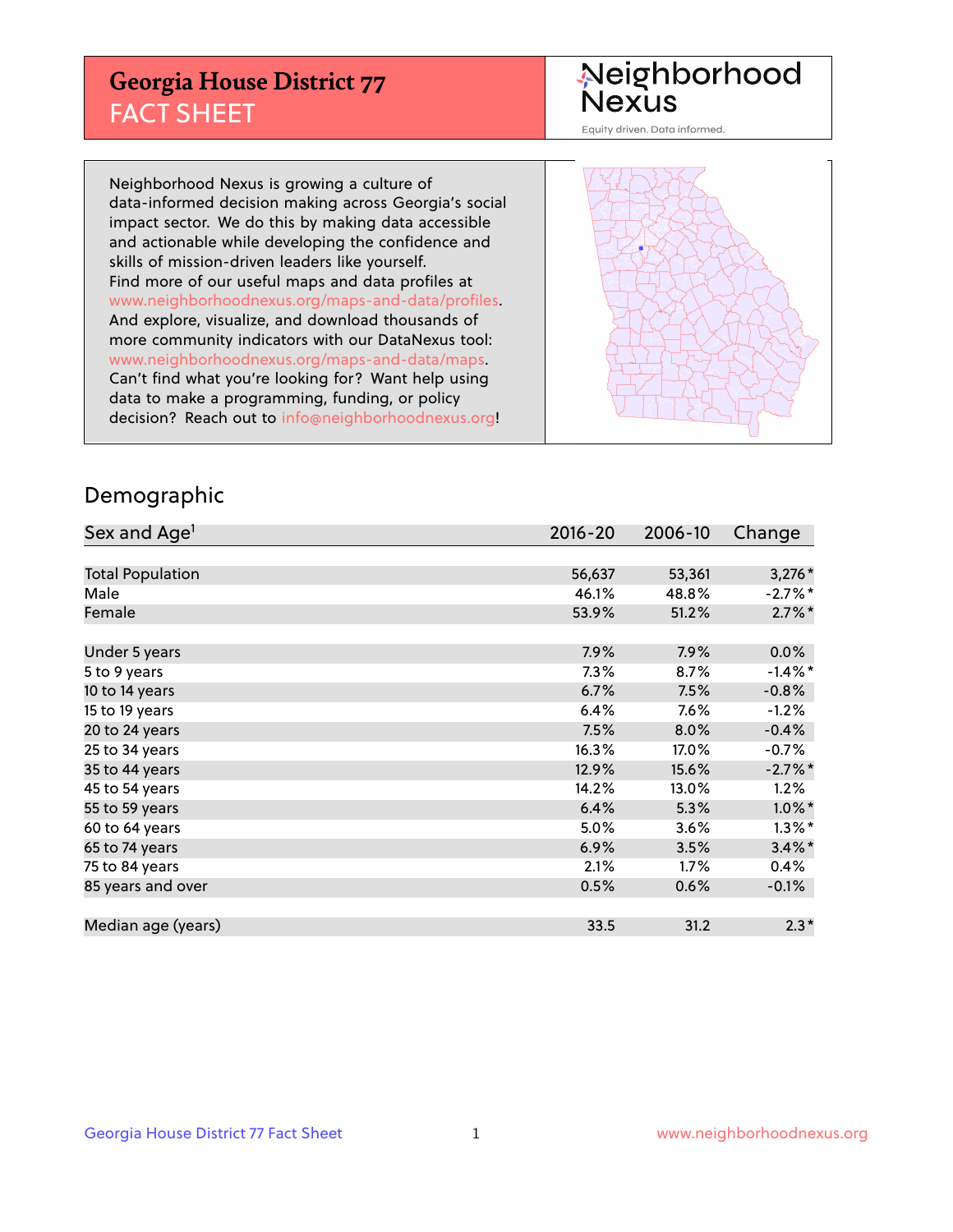## Demographic, continued...

| Race <sup>2</sup>                                            | $2016 - 20$ | 2006-10 | Change      |
|--------------------------------------------------------------|-------------|---------|-------------|
| <b>Total population</b>                                      | 56,637      | 53,361  | $3,276*$    |
| One race                                                     | 95.9%       | 97.8%   | $-1.9%$ *   |
| White                                                        | 11.4%       | 15.3%   | $-3.9\%$ *  |
| <b>Black or African American</b>                             | 74.9%       | 68.5%   | $6.4\%$ *   |
| American Indian and Alaska Native                            | 0.1%        | 0.3%    | $-0.2%$     |
| Asian                                                        | 4.0%        | 5.0%    | $-0.9%$     |
| Native Hawaiian and Other Pacific Islander                   | 0.0%        | 0.0%    | 0.0%        |
| Some other race                                              | 5.4%        | 8.8%    | $-3.4\%$ *  |
| Two or more races                                            | 4.1%        | 2.2%    | $1.9\%$ *   |
| Race alone or in combination with other race(s) <sup>3</sup> | $2016 - 20$ | 2006-10 | Change      |
| Total population                                             | 56,637      | 53,361  | $3,276*$    |
| White                                                        | 14.7%       | 17.0%   | $-2.3%$     |
| <b>Black or African American</b>                             | 77.9%       | 70.0%   | $7.9\%$ *   |
| American Indian and Alaska Native                            | 1.0%        | 1.0%    | $-0.0%$     |
| Asian                                                        | 4.5%        | 5.1%    | $-0.6%$     |
| Native Hawaiian and Other Pacific Islander                   | 0.2%        | 0.2%    | $-0.0%$     |
| Some other race                                              | 6.4%        | 8.9%    | $-2.5%$     |
|                                                              |             |         |             |
| Hispanic or Latino and Race <sup>4</sup>                     | $2016 - 20$ | 2006-10 | Change      |
| <b>Total population</b>                                      | 56,637      | 53,361  | $3,276*$    |
| Hispanic or Latino (of any race)                             | 11.0%       | 15.5%   | $-4.6\%$ *  |
| Not Hispanic or Latino                                       | 89.0%       | 84.5%   | 4.6%*       |
| White alone                                                  | 7.3%        | 9.6%    | $-2.3\%$ *  |
| Black or African American alone                              | 74.3%       | 67.9%   | $6.4\%$ *   |
| American Indian and Alaska Native alone                      | 0.1%        | 0.0%    | 0.1%        |
| Asian alone                                                  | 4.0%        | 5.0%    | $-0.9%$     |
| Native Hawaiian and Other Pacific Islander alone             | $0.0\%$     | 0.0%    | 0.0%        |
| Some other race alone                                        | 0.1%        | 0.3%    | $-0.1%$     |
| Two or more races                                            | 3.1%        | 1.7%    | $1.4\%$ *   |
| U.S. Citizenship Status <sup>5</sup>                         | $2016 - 20$ | 2006-10 | Change      |
|                                                              |             |         |             |
| Foreign-born population                                      | 6,485       | 9,692   | $-3,207*$   |
| Naturalized U.S. citizen                                     | 48.1%       | 29.2%   | 18.9%*      |
| Not a U.S. citizen                                           | 51.9%       | 70.8%   | $-18.9\%$ * |
| Citizen, Voting Age Population <sup>6</sup>                  | $2016 - 20$ | 2006-10 | Change      |
| Citizen, 18 and over population                              | 38,797      | 31,949  | $6,848*$    |
| Male                                                         | 44.3%       | 44.2%   | 0.1%        |
| Female                                                       | 55.7%       | 55.8%   | $-0.1%$     |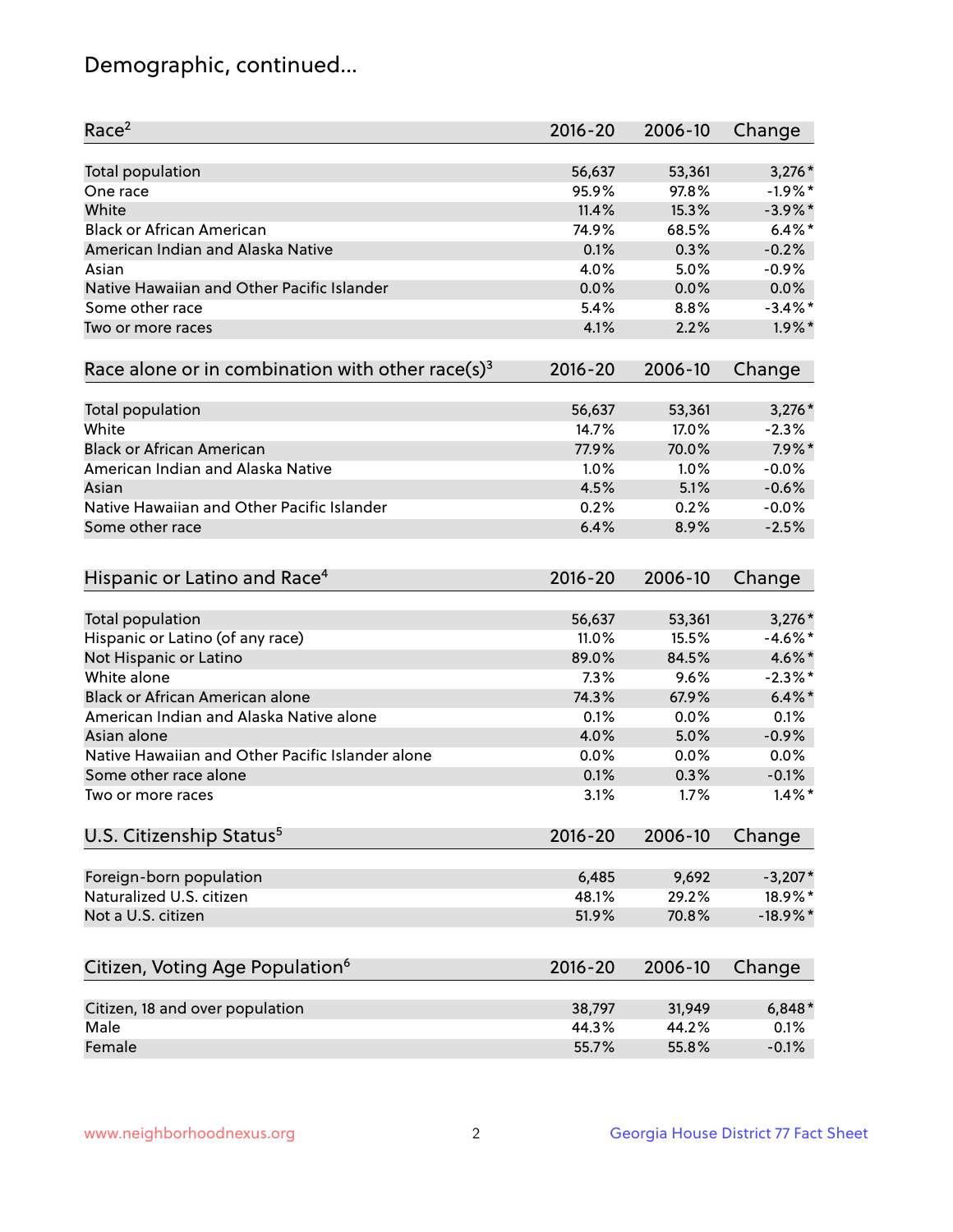#### Economic

| Income <sup>7</sup>                                 | $2016 - 20$ | 2006-10 | Change     |
|-----------------------------------------------------|-------------|---------|------------|
|                                                     |             |         |            |
| All households                                      | 20,846      | 18,251  | 2,596*     |
| Less than \$10,000                                  | 6.6%        | 8.0%    | $-1.4%$    |
| \$10,000 to \$14,999                                | 4.6%        | 6.2%    | $-1.6%$    |
| \$15,000 to \$24,999                                | 13.7%       | 13.7%   | $-0.0%$    |
| \$25,000 to \$34,999                                | 12.9%       | 15.3%   | $-2.3%$    |
| \$35,000 to \$49,999                                | 20.3%       | 18.4%   | 1.9%       |
| \$50,000 to \$74,999                                | 18.8%       | 21.7%   | $-2.8%$    |
| \$75,000 to \$99,999                                | 10.5%       | 7.9%    | $2.5%$ *   |
| \$100,000 to \$149,999                              | 9.3%        | 8.0%    | 1.3%       |
| \$150,000 to \$199,999                              | 2.6%        | 0.5%    | 2.0%       |
| \$200,000 or more                                   | 0.7%        | 0.2%    | 0.4%       |
| Median household income (dollars)                   | 43,044      | 40,014  | 3,029*     |
| Mean household income (dollars)                     | 54,618      | 47,551  | 7,066*     |
| With earnings                                       | 83.2%       | 86.8%   | $-3.6\%$ * |
| Mean earnings (dollars)                             | 53,777      | 47,418  | $6,359*$   |
| <b>With Social Security</b>                         | 24.2%       | 16.2%   | $8.0\%$ *  |
| Mean Social Security income (dollars)               | 16,379      | 12,868  | $3,511*$   |
| With retirement income                              | 16.9%       | 12.6%   | 4.3%*      |
| Mean retirement income (dollars)                    | 18,651      | 17,501  | 1,150      |
| With Supplemental Security Income                   | 7.7%        | 4.5%    | $3.2\%$ *  |
| Mean Supplemental Security Income (dollars)         | 10,457      | 7,562   | 2,895*     |
| With cash public assistance income                  | 1.8%        | 2.6%    | $-0.8%$    |
| Mean cash public assistance income (dollars)        | 541         | 3,624   | $-3,084*$  |
| With Food Stamp/SNAP benefits in the past 12 months | 21.3%       | 15.9%   | $5.4\%$ *  |
|                                                     |             |         |            |
| Families                                            | 12,228      | 11,365  | 863*       |
| Less than \$10,000                                  | 4.1%        | 7.8%    | $-3.6\%$ * |
| \$10,000 to \$14,999                                | 3.6%        | 5.3%    | $-1.7%$    |
| \$15,000 to \$24,999                                | 12.3%       | 12.8%   | $-0.5%$    |
| \$25,000 to \$34,999                                | 10.6%       | 13.6%   | $-3.1%$    |
| \$35,000 to \$49,999                                | 17.8%       | 17.7%   | 0.1%       |
| \$50,000 to \$74,999                                | 21.3%       | 21.3%   | 0.0%       |
| \$75,000 to \$99,999                                | 13.4%       | 10.5%   | 2.9%       |
| \$100,000 to \$149,999                              | 12.1%       | 10.3%   | 1.8%       |
| \$150,000 to \$199,999                              | 3.9%        | 0.4%    | 3.5%       |
| \$200,000 or more                                   | 0.9%        | 0.3%    | 0.6%       |
| Median family income (dollars)                      | 51,672      | 43,529  | $8,143*$   |
| Mean family income (dollars)                        | 63,022      | 51,150  | 11,872*    |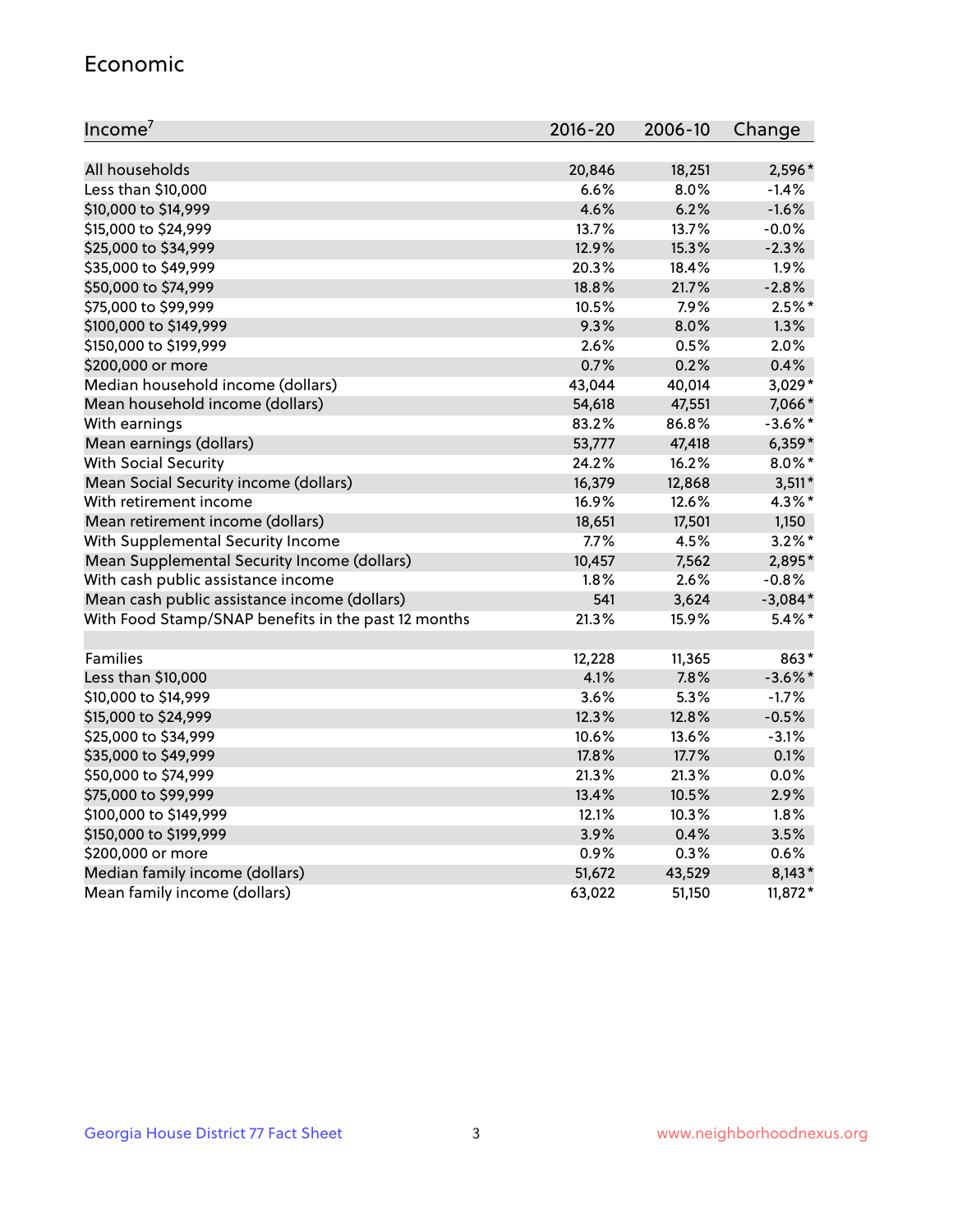## Economic, continued...

| Income, continued <sup>8</sup>                                        | $2016 - 20$ | 2006-10 | Change      |
|-----------------------------------------------------------------------|-------------|---------|-------------|
|                                                                       |             |         |             |
| Nonfamily households                                                  | 8,619       | 6,886   | $1,733*$    |
| Median nonfamily income (dollars)                                     | 32,831      | 33,035  | $-204$      |
| Mean nonfamily income (dollars)                                       | 39,600      | 38,151  | 1,450       |
| Median earnings for workers (dollars)                                 | 28,024      | 26,654  | $1,370*$    |
| Median earnings for male full-time, year-round workers                | 36,672      | 33,421  | $3,252*$    |
| (dollars)                                                             |             |         |             |
| Median earnings for female full-time, year-round workers<br>(dollars) | 33,885      | 33,045  | 840         |
| Per capita income (dollars)                                           | 21,195      | 17,733  | $3,462*$    |
|                                                                       |             |         |             |
| Families and People Below Poverty Level <sup>9</sup>                  | $2016 - 20$ | 2006-10 | Change      |
|                                                                       |             |         |             |
| <b>All families</b>                                                   | 13.8%       | 17.9%   | $-4.1\%$ *  |
| With related children under 18 years                                  | 19.8%       | 25.3%   | $-5.4%$     |
| With related children under 5 years only                              | 34.8%       | 21.6%   | 13.2%       |
| Married couple families                                               | 6.8%        | 9.6%    | $-2.8%$     |
| With related children under 18 years                                  | 7.4%        | 14.9%   | $-7.5%$     |
| With related children under 5 years only                              | 1.7%        | 13.4%   | $-11.6%$    |
| Families with female householder, no husband present                  | 21.4%       | 29.3%   | $-7.9%$ *   |
| With related children under 18 years                                  | 29.8%       | 35.7%   | $-5.9%$     |
| With related children under 5 years only                              | 51.2%       | 34.2%   | 17.0%       |
| All people                                                            | 17.0%       | 22.8%   | $-5.8\%$ *  |
| Under 18 years                                                        | 23.4%       | 32.7%   | $-9.3%$ *   |
| Related children under 18 years                                       | 23.0%       | 32.3%   | $-9.3%$     |
| Related children under 5 years                                        | 26.3%       | 38.4%   | $-12.1%$    |
| Related children 5 to 17 years                                        | 21.5%       | 29.9%   | $-8.4%$     |
| 18 years and over                                                     | 14.8%       | 18.9%   | $-4.1%$     |
| 18 to 64 years                                                        | 15.1%       | 19.0%   | $-3.9\%$ *  |
| 65 years and over                                                     | 12.8%       | 17.7%   | $-4.9%$     |
| People in families                                                    | 15.1%       | 21.5%   | $-6.4\%$ *  |
| Unrelated individuals 15 years and over                               | 23.7%       | 27.6%   | $-3.9%$     |
|                                                                       |             |         |             |
| Non-Hispanic white people                                             | 27.4%       | 16.6%   | 10.8%       |
| Black or African-American people                                      | 15.7%       | 18.1%   | $-2.5%$     |
| Asian people                                                          | 12.0%       | 14.2%   | $-2.2%$     |
| Hispanic or Latino people                                             | 22.1%       | 50.6%   | $-28.5\%$ * |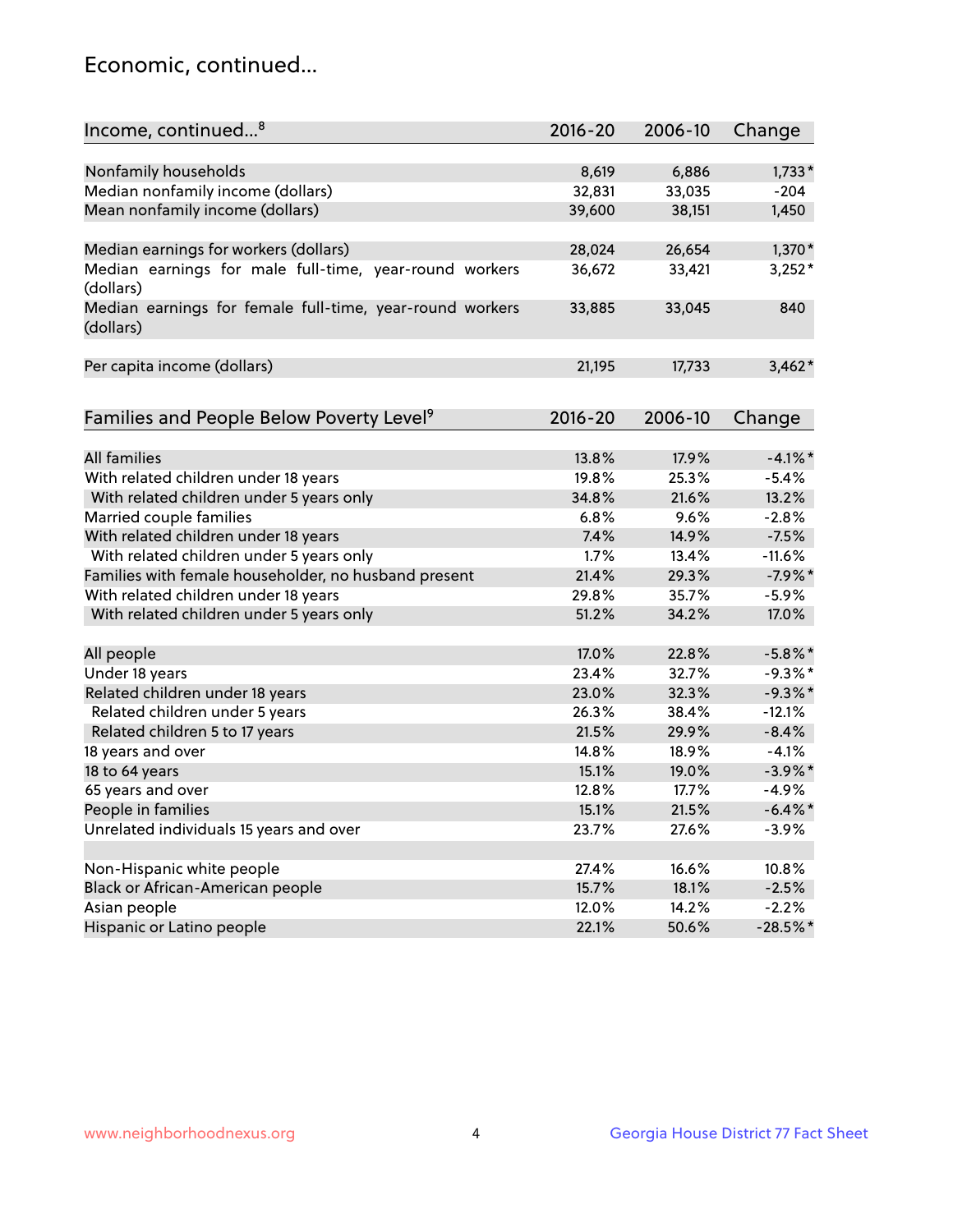## Employment

| Employment Status <sup>10</sup>                                             | $2016 - 20$ | 2006-10 | Change     |
|-----------------------------------------------------------------------------|-------------|---------|------------|
|                                                                             |             |         |            |
| Population 16 years and over                                                | 43,463      | 39,603  | 3,860*     |
| In labor force                                                              | 68.3%       | 72.3%   | $-4.0%$    |
| Civilian labor force                                                        | 68.2%       | 72.0%   | $-3.8%$    |
| Employed                                                                    | 62.5%       | 61.5%   | 1.1%       |
| Unemployed                                                                  | 5.7%        | 10.5%   | $-4.9%$    |
| <b>Armed Forces</b>                                                         | 0.1%        | 0.4%    | $-0.2%$    |
| Not in labor force                                                          | 31.7%       | 27.7%   | 4.0%       |
| Civilian labor force                                                        | 29,647      | 28,510  | 1,136      |
|                                                                             | 8.3%        | 14.6%   |            |
| <b>Unemployment Rate</b>                                                    |             |         | $-6.3%$    |
| Females 16 years and over                                                   | 23,847      | 20,841  | $3,007*$   |
| In labor force                                                              | 68.8%       | 67.8%   | 1.0%       |
| Civilian labor force                                                        | 68.7%       | 67.6%   | 1.0%       |
| Employed                                                                    | 63.0%       | 56.9%   | 6.1%       |
|                                                                             |             |         |            |
| Own children of the householder under 6 years                               | 4,724       | 4,814   | $-90$      |
| All parents in family in labor force                                        | 77.5%       | 70.1%   | 7.4%       |
|                                                                             |             |         |            |
| Own children of the householder 6 to 17 years                               | 9,082       | 9,407   | $-324$     |
| All parents in family in labor force                                        | 80.2%       | 74.2%   | 6.0%       |
|                                                                             |             |         |            |
| Industry <sup>11</sup>                                                      | $2016 - 20$ | 2006-10 | Change     |
|                                                                             |             |         |            |
| Civilian employed population 16 years and over                              | 27,184      | 24,341  | $2,842*$   |
| Agriculture, forestry, fishing and hunting, and mining                      | 0.3%        | 0.5%    | $-0.2%$    |
| Construction                                                                | 6.4%        | 9.5%    | $-3.0%$    |
| Manufacturing                                                               | 6.9%        | 6.4%    | 0.5%       |
| Wholesale trade                                                             | 3.2%        | 3.9%    | $-0.7%$    |
| Retail trade                                                                | 11.7%       | 11.5%   | 0.3%       |
| Transportation and warehousing, and utilities                               | 16.2%       | 13.1%   | $3.1\%$ *  |
| Information                                                                 | 1.4%        | 1.6%    | $-0.3%$    |
| Finance and insurance, and real estate and rental and leasing               | 5.3%        | 6.6%    | $-1.2%$    |
| Professional, scientific, and management, and administrative                | 9.2%        | 10.2%   | $-1.0%$    |
| and waste management services                                               |             |         |            |
| Educational services, and health care and social assistance                 | 17.7%       | 15.8%   | 1.9%       |
| Arts, entertainment, and recreation, and accommodation and<br>food services | 13.4%       | 10.1%   | $3.3\%$ *  |
| Other services, except public administration                                | 4.3%        | 4.6%    | $-0.4%$    |
| Public administration                                                       | 4.0%        | 6.2%    | $-2.2\%$ * |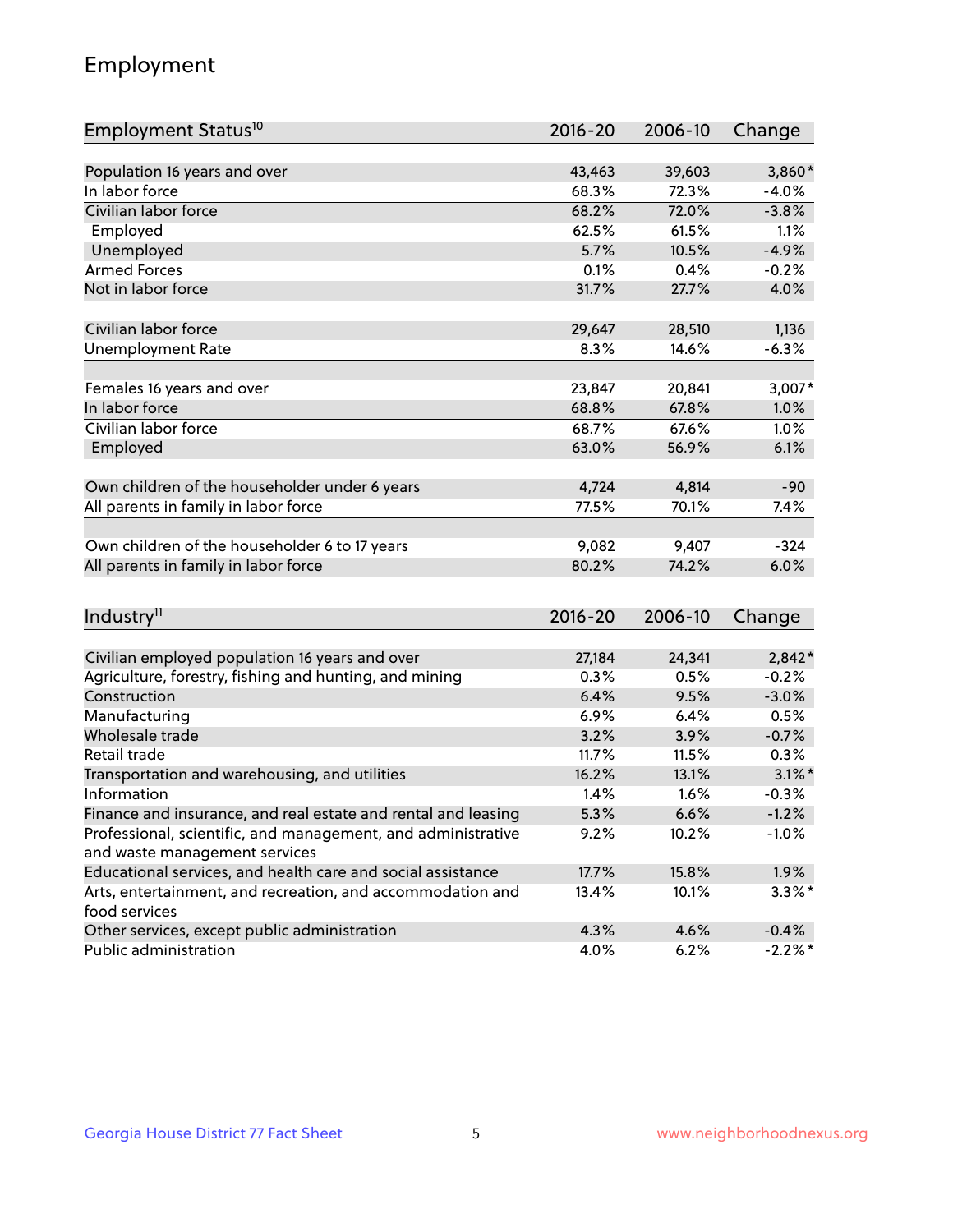## Employment, continued...

| Occupation <sup>12</sup>                                                    | $2016 - 20$ | 2006-10 | Change     |
|-----------------------------------------------------------------------------|-------------|---------|------------|
| Civilian employed population 16 years and over                              | 27,184      | 24,341  | $2,842*$   |
| Management, business, science, and arts occupations                         | 22.4%       | 20.8%   | 1.6%       |
| Service occupations                                                         | 21.9%       | 20.5%   | 1.3%       |
| Sales and office occupations                                                | 24.8%       | 27.9%   | $-3.0\%$ * |
|                                                                             |             |         | $-5.2\%$ * |
| Natural<br>and<br>resources,<br>construction,<br>maintenance<br>occupations | 7.8%        | 13.0%   |            |
| Production, transportation, and material moving occupations                 | 23.1%       | 17.8%   | $5.3\%$ *  |
| Class of Worker <sup>13</sup>                                               | $2016 - 20$ | 2006-10 | Change     |
| Civilian employed population 16 years and over                              | 27,184      | 24,341  | 2,842*     |
| Private wage and salary workers                                             | 83.4%       | 81.1%   | 2.3%       |
| Government workers                                                          | 11.4%       | 14.3%   | $-2.9%$    |
|                                                                             |             |         |            |
| Self-employed in own not incorporated business workers                      | 5.1%        | 4.5%    | 0.6%       |
| Unpaid family workers                                                       | 0.0%        | 0.0%    | $-0.0%$    |
| Job Flows <sup>14</sup>                                                     | 2019        | 2010    | Change     |
|                                                                             |             |         |            |
| Total Jobs in district                                                      | 71,578      | 76,441  | $-4,863$   |
| Held by residents of district                                               | 3.7%        | 3.3%    | 0.4%       |
| Held by non-residents of district                                           | 96.3%       | 96.7%   | $-0.4%$    |
| Jobs by Industry Sector <sup>15</sup>                                       | 2019        | 2010    | Change     |
| Total Jobs in district                                                      | 71,578      | 76,441  | $-4,863$   |
|                                                                             | 6.0%        | 4.7%    | 1.3%       |
| Goods Producing sectors                                                     |             |         | $-3.6%$    |
| Trade, Transportation, and Utilities sectors                                | 67.5%       | 71.1%   |            |
| All Other Services sectors                                                  | 26.5%       | 24.3%   | 2.3%       |
| Total Jobs in district held by district residents                           | 2,634       | 2,538   | 96         |
| <b>Goods Producing sectors</b>                                              | 7.3%        | 5.0%    | 2.3%       |
| Trade, Transportation, and Utilities sectors                                | 53.3%       | 51.7%   | 1.5%       |
| All Other Services sectors                                                  | 39.5%       | 43.3%   | $-3.8%$    |
|                                                                             |             |         |            |
| Jobs by Earnings <sup>16</sup>                                              | 2019        | 2010    | Change     |
| Total Jobs in district                                                      |             |         |            |
|                                                                             | 71,578      | 76,441  | $-4,863$   |
| Jobs with earnings \$1250/month or less                                     | 14.3%       | 13.5%   | 0.8%       |
| Jobs with earnings \$1251/month to \$3333/month                             | 26.6%       | 37.3%   | $-10.7%$   |
| Jobs with earnings greater than \$3333/month                                | 59.1%       | 49.2%   | 9.9%       |
| Total Jobs in district held by district residents                           | 2,634       | 2,538   | 96         |
| Jobs with earnings \$1250/month or less                                     | 21.0%       | 22.6%   | $-1.6%$    |
| Jobs with earnings \$1251/month to \$3333/month                             | 46.2%       | 57.4%   | $-11.2%$   |
| Jobs with earnings greater than \$3333/month                                | 32.9%       | 20.0%   | 12.9%      |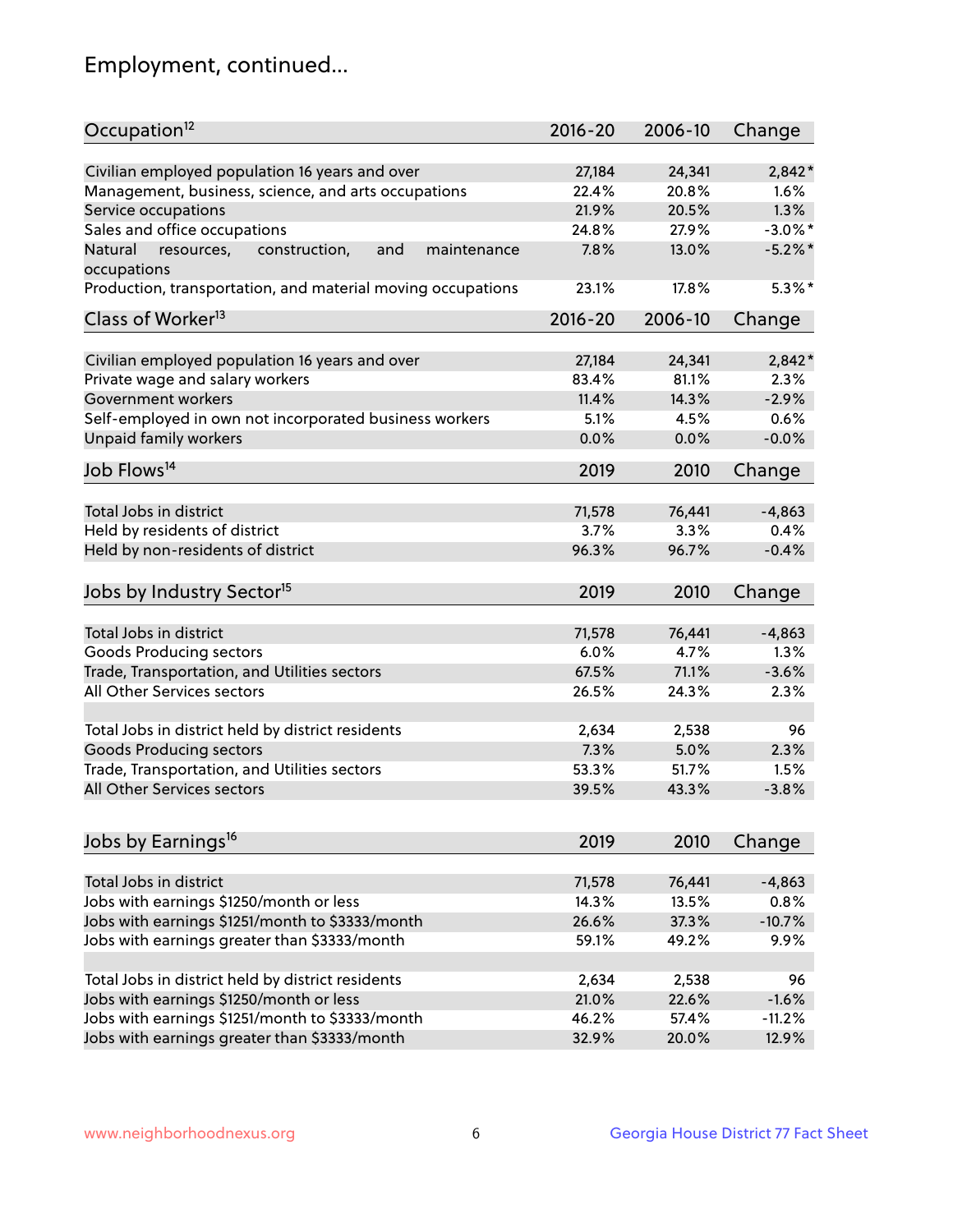## Employment, continued...

| 2019   | 2010   | Change   |
|--------|--------|----------|
|        |        |          |
| 71,578 | 76,441 | $-4,863$ |
| 15.2%  | 15.1%  | 0.1%     |
| 57.3%  | 68.9%  | $-11.6%$ |
| 27.5%  | 15.9%  | 11.5%    |
|        |        |          |
| 2,634  | 2,538  | 96       |
| 19.5%  | 22.7%  | $-3.2%$  |
| 56.6%  | 60.9%  | $-4.3%$  |
| 23.8%  | 16.4%  | 7.5%     |
|        |        |          |

#### Education

| School Enrollment <sup>18</sup>                | $2016 - 20$ | 2006-10 | Change     |
|------------------------------------------------|-------------|---------|------------|
|                                                |             |         |            |
| Population 3 years and over enrolled in school | 14,472      | 15,290  | $-818$     |
| Nursery school, preschool                      | 5.4%        | 6.7%    | $-1.4%$    |
| Kindergarten                                   | 6.5%        | 5.8%    | 0.7%       |
| Elementary school (grades 1-8)                 | 44.1%       | 44.3%   | $-0.2%$    |
| High school (grades 9-12)                      | 22.0%       | 21.1%   | $0.9\%$    |
| College or graduate school                     | 22.1%       | 22.1%   | $-0.0%$    |
| Educational Attainment <sup>19</sup>           | $2016 - 20$ | 2006-10 | Change     |
|                                                |             |         |            |
| Population 25 years and over                   | 36,349      | 32,204  | $4,145*$   |
| Less than 9th grade                            | 6.3%        | 8.4%    | $-2.2%$    |
| 9th to 12th grade, no diploma                  | 8.8%        | 11.0%   | $-2.2%$    |
| High school graduate (includes equivalency)    | 35.8%       | 32.5%   | $3.3\%$ *  |
| Some college, no degree                        | 21.9%       | 25.6%   | $-3.7\%$ * |
| Associate's degree                             | 9.5%        | 6.3%    | $3.2\%$ *  |
| Bachelor's degree                              | 12.6%       | 12.1%   | 0.5%       |
| Graduate or professional degree                | 5.2%        | 4.1%    | 1.1%       |
|                                                |             |         |            |
| Percent high school graduate or higher         | 85.0%       | 80.6%   | 4.4%       |
| Percent bachelor's degree or higher            | 17.8%       | 16.2%   | 1.6%       |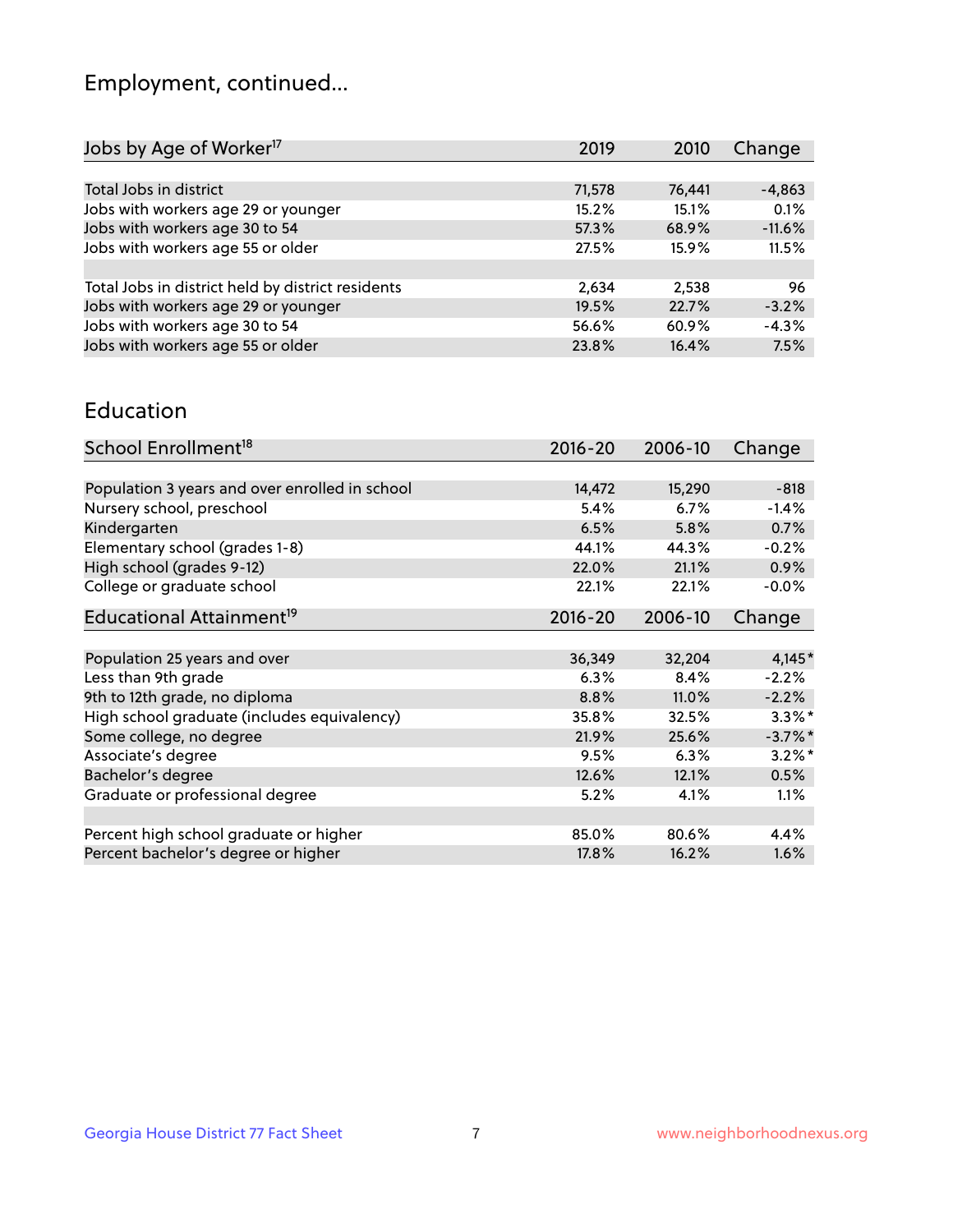## Housing

| Households by Type <sup>20</sup>                     | 2016-20     | 2006-10 | Change      |
|------------------------------------------------------|-------------|---------|-------------|
|                                                      |             |         |             |
| <b>Total households</b>                              | 20,846      | 18,251  | 2,596*      |
| Family households (families)                         | 58.7%       | 62.3%   | $-3.6\%$ *  |
| With own children under 18 years                     | 25.8%       | 32.4%   | $-6.6\%$ *  |
| Married-couple family                                | 25.6%       | 31.2%   | $-5.6%$ *   |
| With own children of the householder under 18 years  | 10.4%       | 14.9%   | $-4.5%$ *   |
| Male householder, no wife present, family            | 6.8%        | 5.7%    | 1.0%        |
| With own children of the householder under 18 years  | 2.5%        | 2.0%    | 0.5%        |
| Female householder, no husband present, family       | 26.3%       | 25.4%   | 0.9%        |
| With own children of the householder under 18 years  | 13.0%       | 15.6%   | $-2.7%$     |
| Nonfamily households                                 | 41.3%       | 37.7%   | 3.6%        |
| Householder living alone                             | 34.7%       | 31.5%   | 3.2%        |
| 65 years and over                                    | 9.6%        | 3.9%    | $5.7\%$ *   |
|                                                      |             |         |             |
| Households with one or more people under 18 years    | 31.4%       | 39.3%   | $-7.9%$ *   |
| Households with one or more people 65 years and over | 20.9%       | 12.2%   | $8.6\%$ *   |
|                                                      |             |         |             |
| Average household size                               | 2.68        | 2.89    | $-0.21*$    |
| Average family size                                  | 3.53        | 3.59    | $-0.06$     |
|                                                      |             |         |             |
| Housing Occupancy <sup>21</sup>                      | $2016 - 20$ | 2006-10 | Change      |
|                                                      |             |         |             |
| Total housing units                                  | 22,891      | 22,739  | 152         |
| Occupied housing units                               | 91.1%       | 80.3%   | 10.8%*      |
| Vacant housing units                                 | 8.9%        | 19.7%   | $-10.8\%$ * |
|                                                      |             |         |             |
| Homeowner vacancy rate                               | 1.3         | 5.8     | $-4.5*$     |
| Rental vacancy rate                                  | 10.2        | 19.1    | $-8.9*$     |
|                                                      |             |         |             |
| Units in Structure <sup>22</sup>                     | 2016-20     | 2006-10 |             |
|                                                      |             |         | Change      |
| Total housing units                                  | 22,891      | 22,739  | 152         |
| 1-unit, detached                                     | 57.9%       | 53.1%   | 4.7%*       |
| 1-unit, attached                                     | 5.5%        | 6.7%    | $-1.2%$     |
| 2 units                                              | 1.5%        | 2.1%    | $-0.6%$     |
| 3 or 4 units                                         | 4.7%        | 5.0%    | $-0.3%$     |
| 5 to 9 units                                         | 13.4%       | 14.2%   | $-0.8%$     |
| 10 to 19 units                                       | 8.3%        | 10.5%   | $-2.2%$     |
| 20 or more units                                     | 7.0%        | 5.4%    | 1.6%        |
| Mobile home                                          | 1.7%        | 3.0%    | $-1.3%$     |
| Boat, RV, van, etc.                                  |             | 0.0%    |             |
|                                                      | 0.1%        |         | 0.1%        |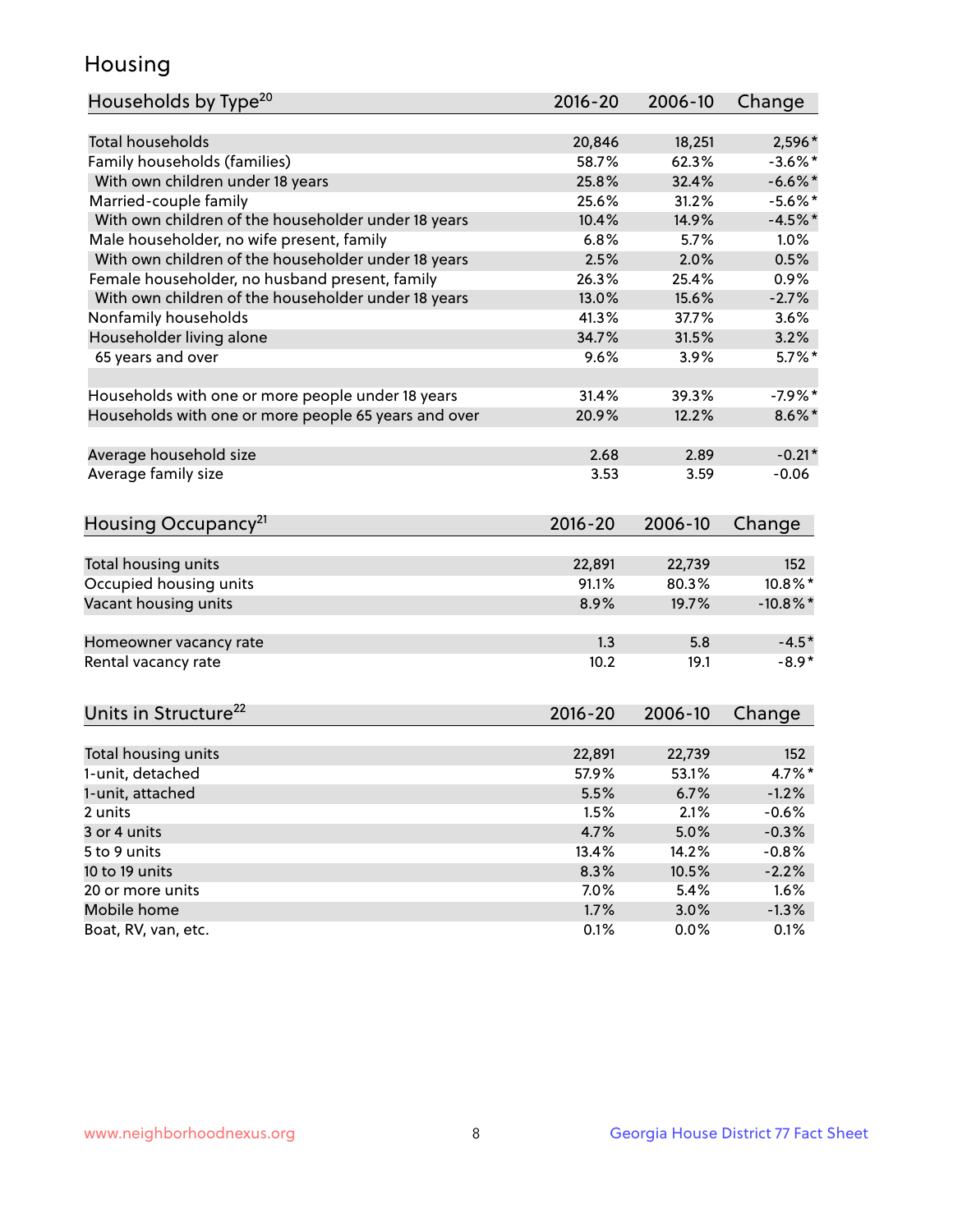## Housing, Continued...

| Year Structure Built <sup>23</sup>             | 2016-20     | 2006-10 | Change      |
|------------------------------------------------|-------------|---------|-------------|
| Total housing units                            | 22,891      | 22,739  | 152         |
| Built 2014 or later                            | 1.2%        | (X)     | (X)         |
| Built 2010 to 2013                             | 0.8%        | (X)     | (X)         |
| Built 2000 to 2009                             | 16.4%       | 15.0%   | 1.4%        |
| Built 1990 to 1999                             | 15.5%       | 14.1%   | 1.4%        |
| Built 1980 to 1989                             | 18.1%       | 19.5%   | $-1.3%$     |
| Built 1970 to 1979                             | 25.1%       | 23.9%   | 1.3%        |
| Built 1960 to 1969                             | 12.3%       | 15.7%   | $-3.4%$ *   |
| Built 1950 to 1959                             | 8.0%        | 7.6%    | 0.5%        |
| Built 1940 to 1949                             | 1.6%        | 3.0%    | $-1.4%$     |
| Built 1939 or earlier                          | 0.9%        | 1.3%    | $-0.5%$     |
| Housing Tenure <sup>24</sup>                   | $2016 - 20$ | 2006-10 | Change      |
| Occupied housing units                         | 20,846      | 18,251  | 2,596*      |
| Owner-occupied                                 | 43.1%       | 49.9%   | $-6.8\%$ *  |
| Renter-occupied                                | 56.9%       | 50.1%   | $6.8\%$ *   |
| Average household size of owner-occupied unit  | 2.75        | 3.00    | $-0.26*$    |
| Average household size of renter-occupied unit | 2.63        | 2.77    | $-0.14$     |
| Residence 1 Year Ago <sup>25</sup>             | $2016 - 20$ | 2006-10 | Change      |
|                                                |             |         |             |
| Population 1 year and over                     | 55,841      | 52,652  | $3,189*$    |
| Same house                                     | 82.9%       | 77.9%   | $5.0\%$ *   |
| Different house in the U.S.                    | 16.7%       | 21.3%   | $-4.6\%$ *  |
| Same county                                    | 6.5%        | 9.0%    | $-2.4%$     |
| Different county                               | 10.1%       | 12.4%   | $-2.2%$     |
| Same state                                     | 8.1%        | 8.2%    | $-0.1%$     |
| Different state                                | 2.0%        | 4.1%    | $-2.1\%$ *  |
| Abroad                                         | 0.4%        | 0.8%    | $-0.4%$     |
| Value of Housing Unit <sup>26</sup>            | $2016 - 20$ | 2006-10 | Change      |
| Owner-occupied units                           | 8,978       | 9,108   | $-130$      |
| Less than \$50,000                             | 8.4%        | 4.9%    | 3.5%        |
| \$50,000 to \$99,999                           | 36.2%       | 21.9%   | 14.4%*      |
| \$100,000 to \$149,999                         | 31.5%       | 46.9%   | $-15.4\%$ * |
| \$150,000 to \$199,999                         | 16.8%       | 19.4%   | $-2.6%$     |
| \$200,000 to \$299,999                         | 5.8%        | 6.2%    | $-0.4%$     |
| \$300,000 to \$499,999                         | 1.0%        | 0.4%    | 0.6%        |
| \$500,000 to \$999,999                         | 0.2%        | 0.1%    | 0.0%        |
| \$1,000,000 or more                            | 0.1%        | 0.2%    | $-0.1%$     |
| Median (dollars)                               | 109,006     | 122,531 | $-13,525*$  |
| Mortgage Status <sup>27</sup>                  | $2016 - 20$ | 2006-10 | Change      |
| Owner-occupied units                           | 8,978       | 9,108   | $-130$      |
| Housing units with a mortgage                  | 67.8%       | 84.2%   | $-16.4\%$ * |
| Housing units without a mortgage               | 32.2%       | 15.8%   | 16.4%*      |
|                                                |             |         |             |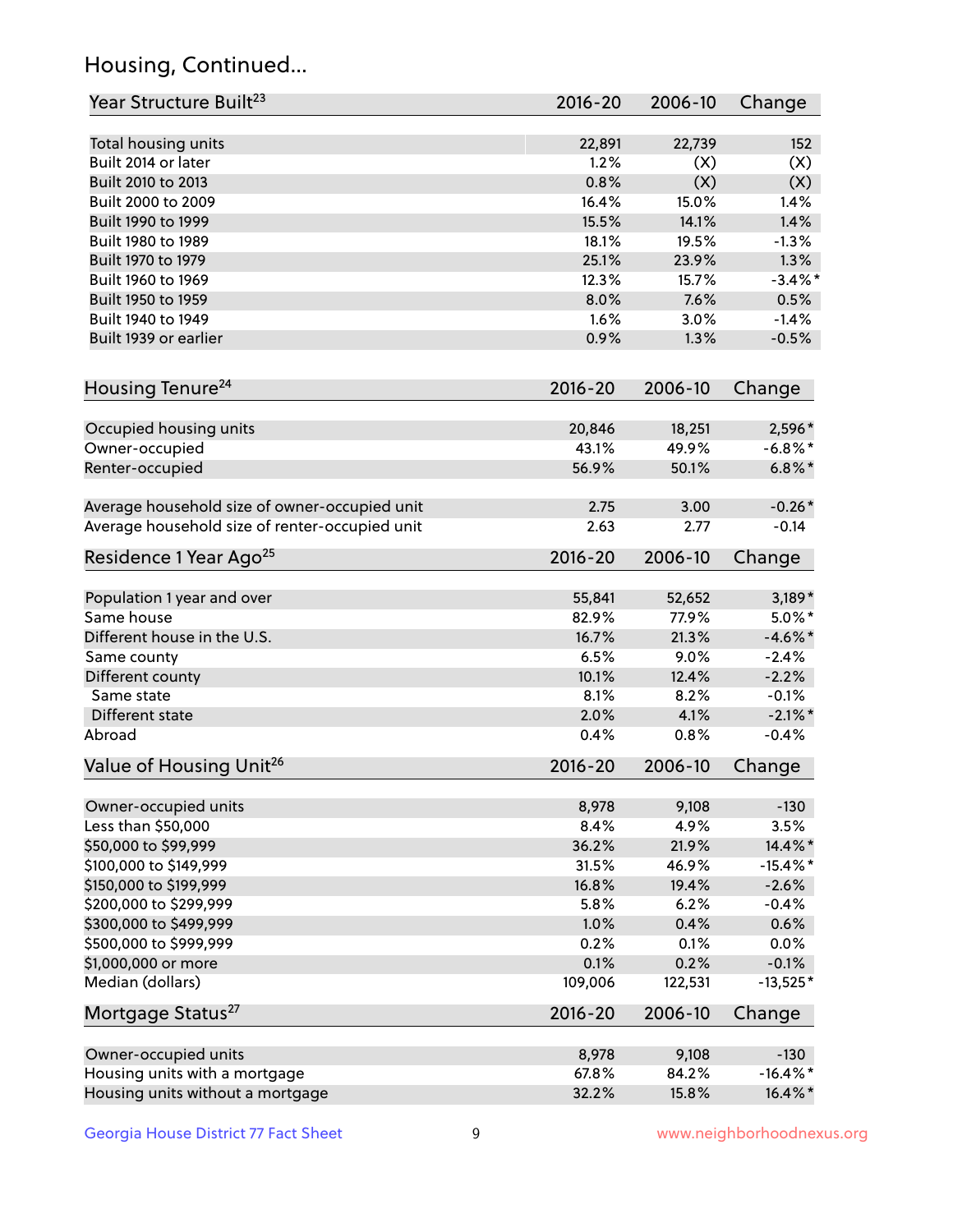## Housing, Continued...

| Selected Monthly Owner Costs <sup>28</sup>                                            | 2016-20 | 2006-10 | Change         |
|---------------------------------------------------------------------------------------|---------|---------|----------------|
| Housing units with a mortgage                                                         | 6,091   | 7,670   | $-1,579*$      |
| Less than \$300                                                                       | 0.6%    | 0.0%    | 0.6%           |
| \$300 to \$499                                                                        | 2.7%    | 2.2%    | 0.5%           |
| \$500 to \$999                                                                        | 36.9%   | 23.4%   | 13.5%*         |
| \$1,000 to \$1,499                                                                    | 46.5%   | 45.9%   | 0.6%           |
| \$1,500 to \$1,999                                                                    | 9.9%    | 25.0%   | $-15.1\%$ *    |
| \$2,000 to \$2,999                                                                    | 3.3%    | 3.4%    | $-0.0\%$       |
| \$3,000 or more                                                                       | 0.0%    | 0.2%    | $-0.2%$        |
| Median (dollars)                                                                      | 1,089   | 1,266   | $-176*$        |
| Housing units without a mortgage                                                      | 2,886   | 1,437   | $1,449*$       |
| Less than \$150                                                                       | 2.9%    | 3.6%    | $-0.7%$        |
| \$150 to \$249                                                                        | 13.1%   | 19.2%   | $-6.1%$        |
| \$250 to \$349                                                                        | 24.7%   | 29.9%   | $-5.2%$        |
| \$350 to \$499                                                                        | 39.8%   | 26.9%   | 12.9%          |
| \$500 to \$699                                                                        | 12.0%   | 15.6%   | $-3.6%$        |
| \$700 or more                                                                         | 7.5%    | 4.7%    | 2.8%           |
| Median (dollars)                                                                      | 388     | 341     | $47*$          |
| Household Income <sup>29</sup>                                                        |         |         |                |
| Housing units with a mortgage (excluding units where<br>SMOCAPI cannot be computed)   | 6,058   | 7,649   | $-1,591*$      |
| Less than 20.0 percent                                                                | 39.1%   | 29.0%   | 10.2%*         |
| 20.0 to 24.9 percent                                                                  | 17.0%   | 15.8%   | 1.2%           |
| 25.0 to 29.9 percent                                                                  | 9.9%    | 15.7%   | $-5.9\%$ *     |
| 30.0 to 34.9 percent                                                                  | 9.7%    | 8.5%    | 1.2%           |
| 35.0 percent or more                                                                  | 24.2%   | 31.0%   | $-6.7\%$ *     |
| Not computed                                                                          | 33      | 22      | 12             |
| Housing unit without a mortgage (excluding units where<br>SMOCAPI cannot be computed) | 2,869   | 1,428   | $1,442*$       |
| Less than 10.0 percent                                                                | 50.5%   | 42.5%   | 8.1%           |
| 10.0 to 14.9 percent                                                                  | 14.4%   | 22.0%   | $-7.6%$        |
| 15.0 to 19.9 percent                                                                  | 13.5%   | 9.8%    | 3.7%           |
| 20.0 to 24.9 percent                                                                  | 9.6%    | 5.2%    | 4.4%           |
| 25.0 to 29.9 percent                                                                  | 5.6%    | 6.5%    | $-0.9%$        |
| 30.0 to 34.9 percent                                                                  | 1.9%    | 1.3%    | 0.6%           |
| 35.0 percent or more                                                                  | 4.5%    | 12.7%   | $-8.2%$        |
| Not computed                                                                          | 17      | 9       | 7 <sup>7</sup> |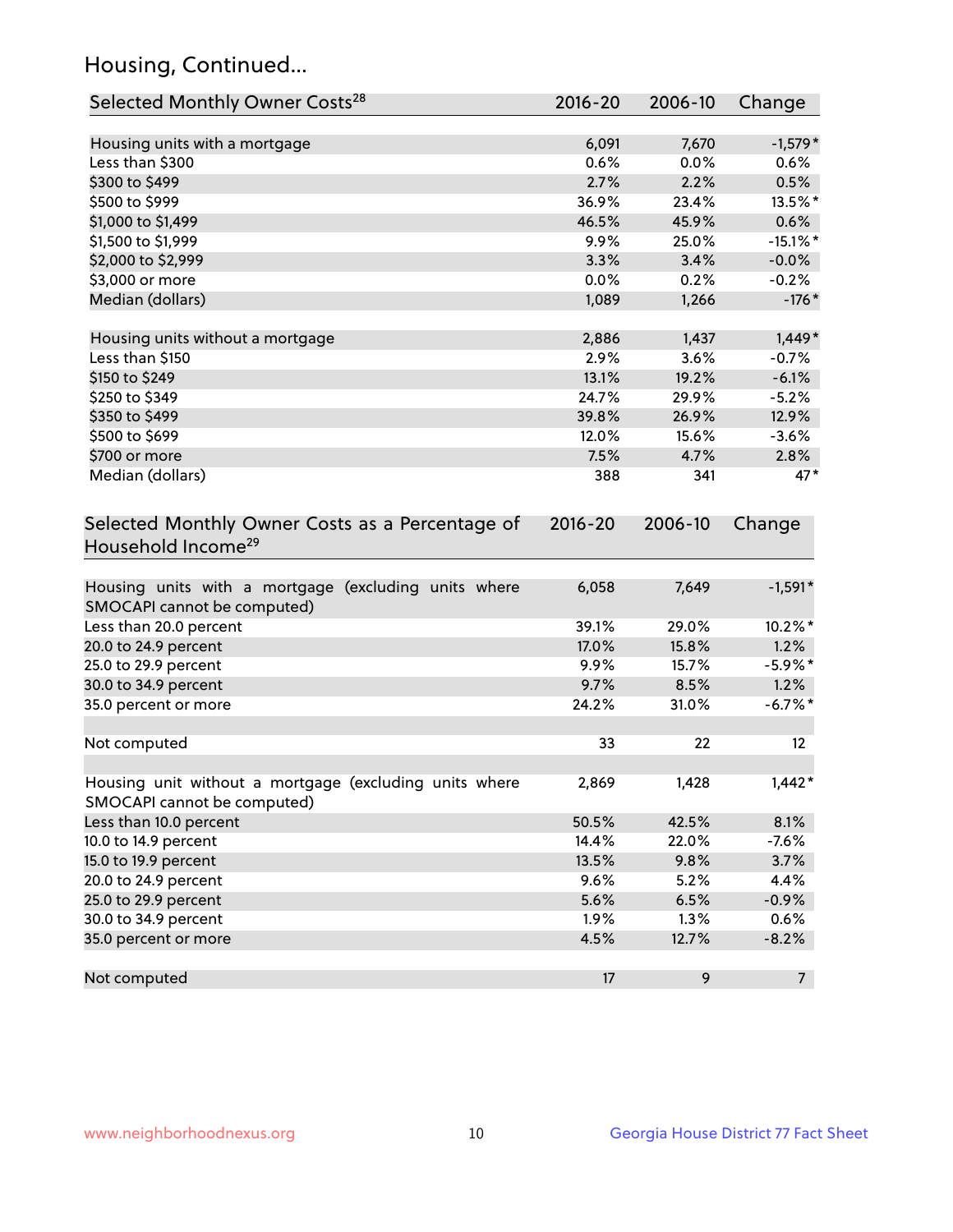## Housing, Continued...

| Gross Rent <sup>30</sup>                                     | 2016-20     | 2006-10 | Change           |
|--------------------------------------------------------------|-------------|---------|------------------|
|                                                              |             |         |                  |
| Occupied units paying rent                                   | 11,627      | 9,004   | $2,624*$         |
| Less than \$200                                              | 0.1%        | 0.2%    | $-0.1%$          |
| \$200 to \$499                                               | 1.2%        | 2.4%    | $-1.2%$          |
| \$500 to \$749                                               | 12.9%       | 30.8%   | $-17.9%$ *       |
| \$750 to \$999                                               | 37.3%       | 41.6%   | $-4.3%$          |
| \$1,000 to \$1,499                                           | 43.4%       | 23.1%   | 20.3%*           |
| \$1,500 to \$1,999                                           | 4.0%        | 1.8%    | 2.2%             |
| \$2,000 or more                                              | $1.0\%$     | 0.1%    | $0.9\%$          |
| Median (dollars)                                             | 990         | 926     | $64*$            |
|                                                              |             |         |                  |
| No rent paid                                                 | 241         | 139     | 102 <sub>2</sub> |
|                                                              |             |         |                  |
| Gross Rent as a Percentage of Household Income <sup>31</sup> | $2016 - 20$ | 2006-10 | Change           |

| Occupied units paying rent (excluding units where GRAPI | 11,419 | 8,891 | $2,528*$   |
|---------------------------------------------------------|--------|-------|------------|
| cannot be computed)                                     |        |       |            |
| Less than 15.0 percent                                  | 11.2%  | 7.2%  | 4.0%       |
| 15.0 to 19.9 percent                                    | 12.4%  | 9.5%  | 3.0%       |
| 20.0 to 24.9 percent                                    | 12.0%  | 11.1% | $0.9\%$    |
| 25.0 to 29.9 percent                                    | 10.7%  | 12.8% | $-2.1%$    |
| 30.0 to 34.9 percent                                    | 9.4%   | 8.5%  | 1.0%       |
| 35.0 percent or more                                    | 44.3%  | 51.0% | $-6.7\%$ * |
|                                                         |        |       |            |
| Not computed                                            | 450    | 252   | 198        |

## Transportation

| Commuting to Work <sup>32</sup>           | 2016-20 | 2006-10 | Change     |
|-------------------------------------------|---------|---------|------------|
|                                           |         |         |            |
| Workers 16 years and over                 | 26,244  | 23,764  | $2,480*$   |
| Car, truck, or van - drove alone          | 74.4%   | 68.8%   | $5.6\%$ *  |
| Car, truck, or van - carpooled            | 12.0%   | 18.1%   | $-6.1\%$ * |
| Public transportation (excluding taxicab) | 6.5%    | 6.2%    | 0.3%       |
| Walked                                    | 0.6%    | 1.0%    | $-0.4%$    |
| Other means                               | 3.1%    | $3.0\%$ | 0.1%       |
| Worked at home                            | 3.4%    | 2.8%    | 0.6%       |
|                                           |         |         |            |
| Mean travel time to work (minutes)        | 31.2    | 28.8    | $2.4*$     |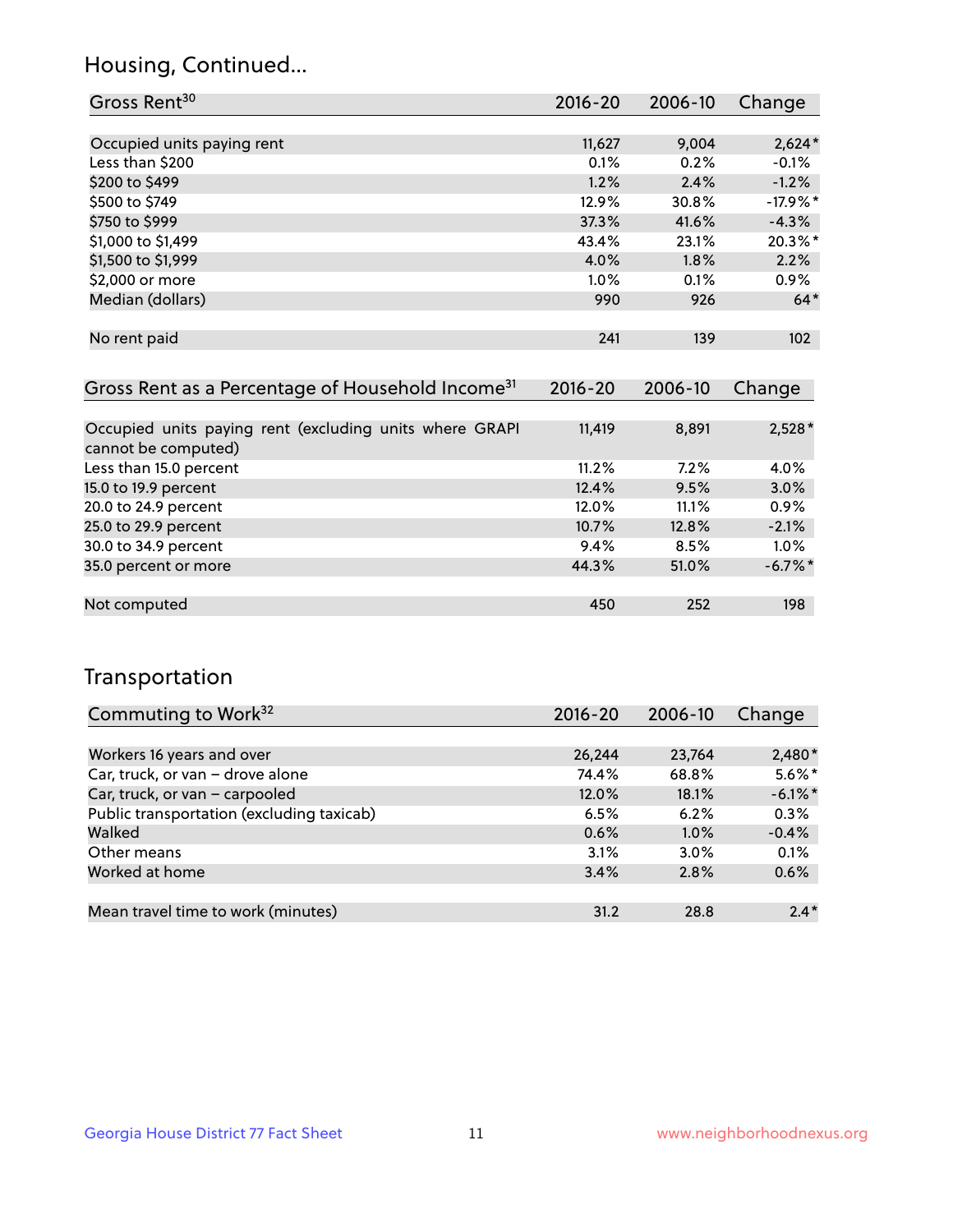## Transportation, Continued...

| Vehicles Available <sup>33</sup> | 2016-20 | 2006-10  | Change   |
|----------------------------------|---------|----------|----------|
|                                  |         |          |          |
| Occupied housing units           | 20,846  | 18,251   | $2,596*$ |
| No vehicles available            | $8.9\%$ | $10.8\%$ | $-1.8%$  |
| 1 vehicle available              | 44.4%   | 44.2%    | 0.2%     |
| 2 vehicles available             | 30.0%   | 31.9%    | $-1.9%$  |
| 3 or more vehicles available     | 16.8%   | 13.2%    | 3.6%     |

#### Health

| Health Insurance coverage <sup>34</sup>                 | 2016-20 |
|---------------------------------------------------------|---------|
|                                                         |         |
| Civilian Noninstitutionalized Population                | 56,064  |
| With health insurance coverage                          | 79.5%   |
| With private health insurance coverage                  | 51.8%   |
| With public health coverage                             | 34.3%   |
| No health insurance coverage                            | 20.5%   |
| Civilian Noninstitutionalized Population Under 19 years | 15,354  |
| No health insurance coverage                            | 11.9%   |
| Civilian Noninstitutionalized Population 19 to 64 years | 35,422  |
| In labor force:                                         | 28,081  |
| Employed:                                               | 25,762  |
| With health insurance coverage                          | 75.2%   |
| With private health insurance coverage                  | 68.8%   |
| With public coverage                                    | 9.0%    |
| No health insurance coverage                            | 24.8%   |
| Unemployed:                                             | 2,320   |
| With health insurance coverage                          | 47.7%   |
| With private health insurance coverage                  | 35.3%   |
| With public coverage                                    | 15.0%   |
| No health insurance coverage                            | 52.3%   |
| Not in labor force:                                     | 7,341   |
| With health insurance coverage                          | 73.0%   |
| With private health insurance coverage                  | 32.6%   |
| With public coverage                                    | 45.7%   |
| No health insurance coverage                            | 27.0%   |